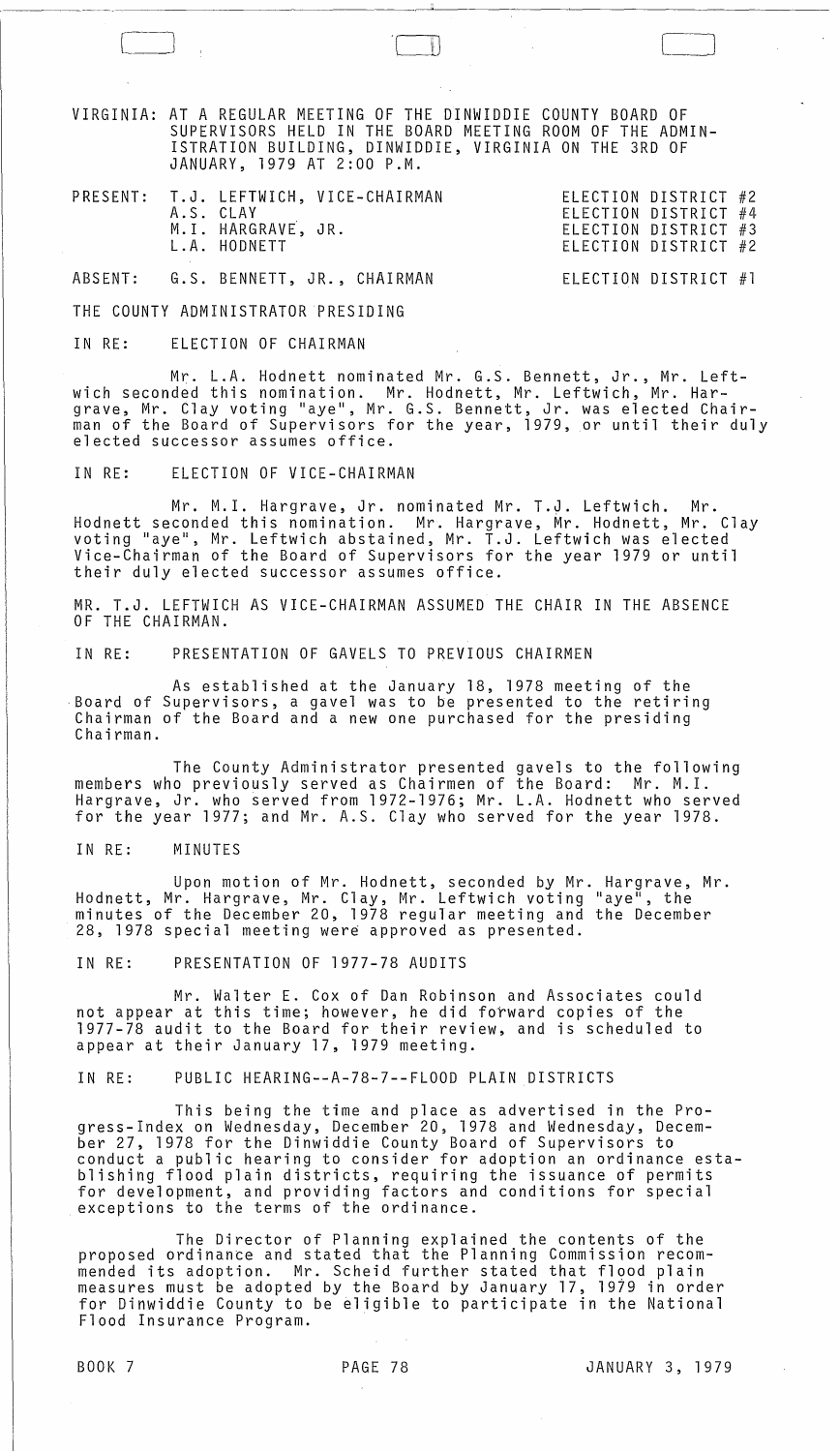No one appeared in support or opposition to the ordinance.

Upon motion of Mr. Clay, seconded by Mr. Hargrave, Mr. Clay, Mr. Hargrave, Mr. Hodnett, Mr. Leftwich voting "aye",

BE IT ORDAINED BY THE BOARD OF SUPERVISORS OF DINWIDDIE COUNTY, VIRGINIA, that the Dinwiddie County Code, as adopted April 1, 1970, and as heretofore amended, be further amended by adding the following:

#### Chapter 9 A

#### Flood Plain Districts

#### Article I. In General

- 
- 9A-1 Purpose<br>9A-2 Definitions<br>9A-3 Administrat
- 9A-3 Administration<br>9A-4 Applicability
- 9A-4 Applicability<br>9A-5 Compliance
- 9A-5 Compliance 9A-6 Abrogation and greater restrictions<br>9A-7 Penalty for violation
- 9A-7 Penalty for violation<br>9A-8 Severability
- 9A-8 Severability
- Municipal liability

#### Article II. Establishment of Flood Plain Districts

- 9A-10 Description of districts
- 9A-ll Official flood plain map
- 9A-12 9A-13 Interpretation of district boundaries District boundary changes

# Article III. District Provisions

- 9A-14 Limitations, generally
- 9A-15 Permitted activities
- 9A-16 Activities permitted by conditional use

# Article IV. Non-Conforming Uses

9A-17 Continuation, generally

#### Article V. Special Exceptions

- 9A-18 Appeals
- 9A-19 Review criteria
- 9A-20 Report of findings

# Article I. In General

# Section 9A-l. Purpose

The purpose of these provisions is to prevent the loss of property and life, the creation of health and safety hazards, the disruption of commerce and governmental services, the extraordinary and unnecessary expenditure of public funds for flood protection and relief, and the impairment of the tax base by:

- (a) regulating uses, activities, and development which, acting alone or in combination with other existing or future uses, activities, and development, will cause unacceptable in-<br>creases in flood heights, velocities and frequencies.
- (b) restricting or prohibiting certain uses, activities, and developments from locating within areas subject to flooding.
- (c) requiring all those uses, activities, and developments that do occur in flood-prone areas to be protected and/or floodproofed against flooding and flood damage.
- (d) protecting individuals from buying lands and structures which are unsuited for intended purposes because of flood hazards.

### Section 9A-2. Definitions.

لموسدات

For the purpose of this chapter, the following words and phrase

 $\sim 10^{11}$  km  $^{-1}$  ,  $\sim 10^{11}$  km  $^{-1}$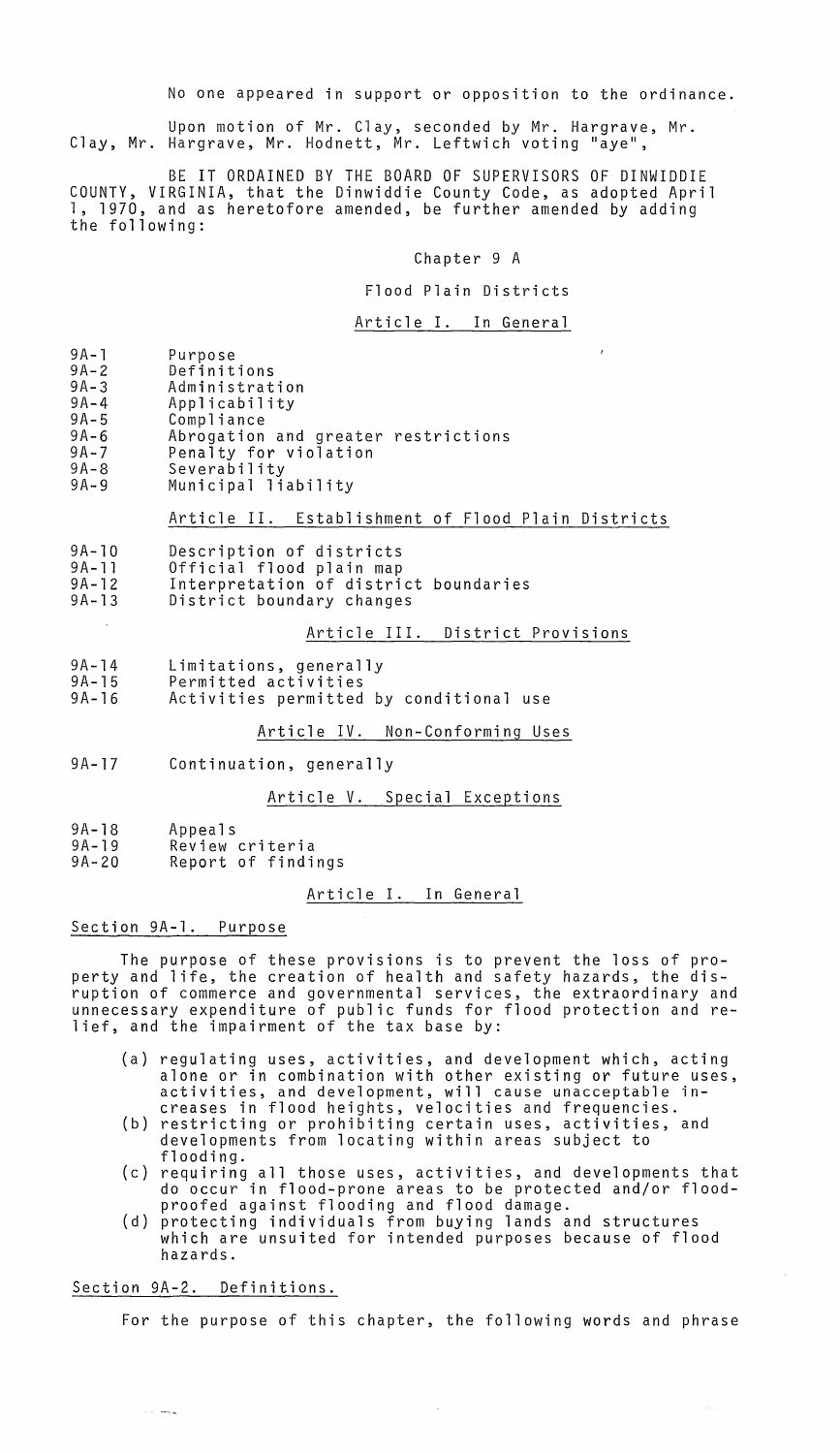shall have the meaning respectively ascribed to them by this section:

" | I

Flood. A general and temporary inundation of normally dry land areas.

 $F$ lood P $\bar{r}$ ain. A relatively flat or low land area adjoining a river, stream, or watercourse which is subject to particl or complete inundation; an area subject to the unusual and rapid accumulation of runoff of surface waters from any source.

One Hundred Year Flood. A flood that, on the average, is likely to occur once everyone-hundred (100) years (i.e., that has one (1) percent chance of occuring each year, although the flood may occur in any year).

# Section 9A-3. Administration.

The Director of Planning for Dinwiddie County is hereby appointed by the governing body to administer this chapter.

# Section 9A-4. Applicability.

These provisions shall apply to all lands within the jurisdiction of Dinwiddie County, outside of the incorporated limits the Town of McKenney and identified as being flood prone as stipulated in this ordinance.

### Section 9A-5. Compliance.

No land shall hereafter be developed and no structure shall be located, relocated, constructed, enlarged, or structurally altered except in full compliance with the terms and provisions of this ordinance and anY,other applicable ordinances and regulations.

### Section 9A-6. Abrogation and Greater Restrictions.

This ordinance supercedes any ordinance currently in effect in flood prone areas. However, any underlying ordinance shall remain in full force and effect to the extent that those provisions are more restrictive.

# Section 9A-7. Penalty for violations.

Any person who fails to comply with any or all of the requirements or provisions of this ordinance or direction of the Planning Director or any other authorized employee of the County shall be guilty of an offense and, upon conviction, Shall pay a fine to the County of Dinwiddie of not less than Twenty-Five Dollars (\$25.00) nor more than Three Hundred Dollars (\$300.00) plus costs of prosecution. In default of such payment such person shall be imprisoned in the County prison for a period not to exceed ten (10) days. Each day during which any violation of this Ordinance continues shall constitute a separate offense. In addition to the above penalties all other actions are hereby reserved including an action in equity for the proper enforcement of this Ordinance. The imposition of fine or penalty for any violation of, or non-compliance with, this Ordinance shall not excuse the violation or non-compliance or permit it to continue; and all such persons shall be required to correct or remedy such violations or non-compliances within a reasonable time. Any structure constructed, reconstructed, enlarged, altered, or relocated, in non-compliance with this Ordinance may be declared by the Board of Supervisors to be a public nuisance and abatable as such.

### Section 9A-8. Severability.

If any section, subsection, paragraph, sentence, clause, or phrase of this Ordinance shall be declared invalid for any reason Whatever, such decision shall not effect the remaining portions of this Ordinance which shall remain in full force and effect, and for this purpose the provisions of this Ordinance are herepy declared to be severable.

# Section '9A-9. Municipal liability.

 $\sim$ 

The degree of flood protection sought by the provisions of

 $\alpha$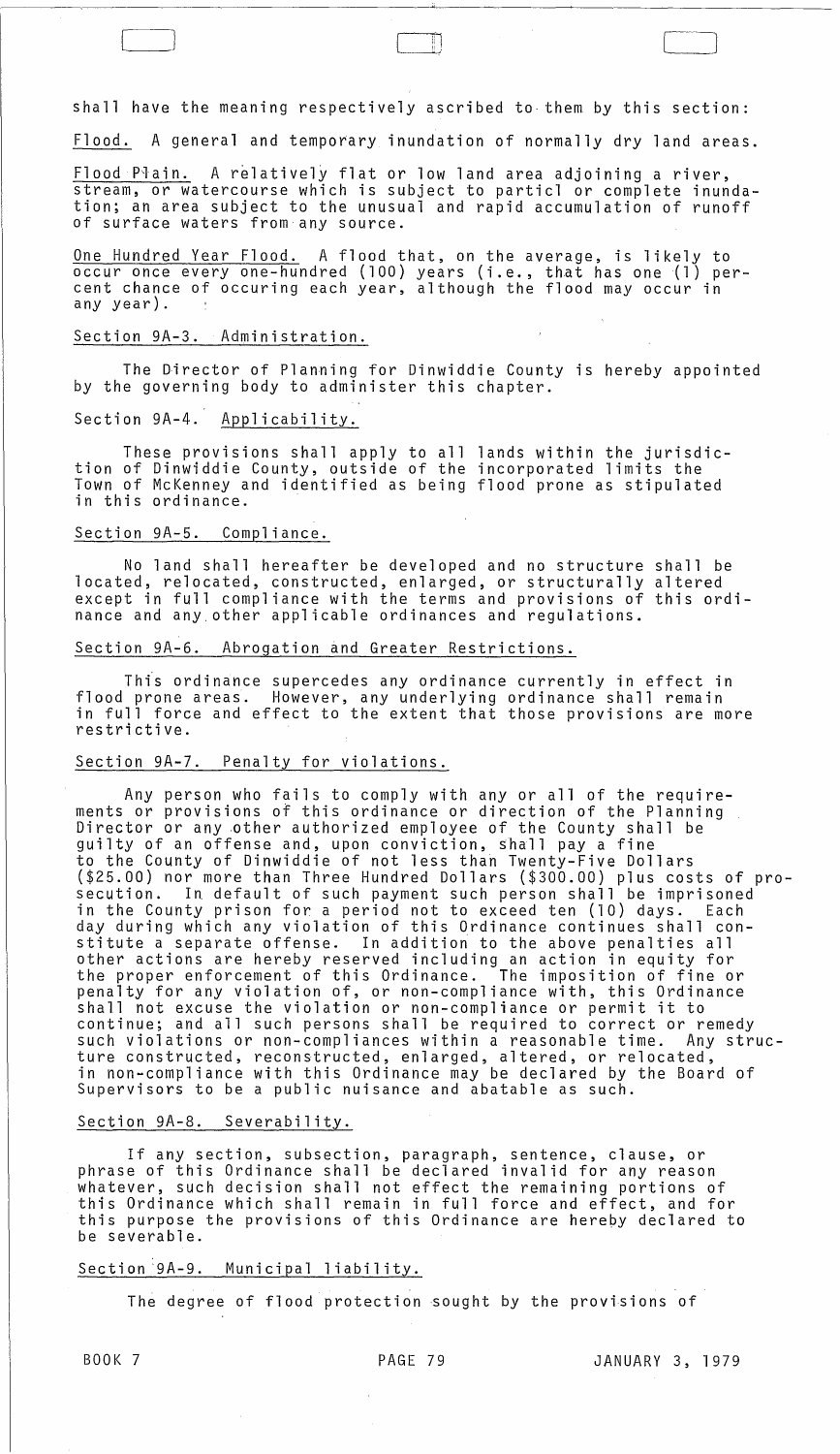this ordinance is considered reasonable for regulatory purposes and<br>is based on acceptable engineering methods of study. Larger floods is based on acceptable engineering methods of study. may occur on rare occasions. Flood heights may be increased by manmade or natural causes, such as ice jams and bridge openings restricted by debris. This ordinance does not imply that areas outside the flood plain districts, or that land uses permitted within such districts will be free from flooding or flood damages.

This ordinance shall not create liability on the part of Dinwiddie County or any officer or employee thereof for any flood damages that result from reliance on this ordinance or any administrative decision lawfully made thereunder.

Article II. Establishment of Flood Plain Districts

# Section 9A-10. Description of districts.

The various flood plain districts shall include areas subject<br>undation by waters of the one hundred (100) year flood. The to inundation by waters of the one hundred (100) year flood. basis for the delineation of these districts shall be the Flood Insurance Study for Dinwiddie County prepared by the U.S. Department of Housing and Urban Development, Federal Insurance Administration, dated July 1, 1978.

- (a) The F100dway District is delineated for purposes of this Ordinance using the criteria that a certain area within the flood plain must be capable of carrying the waters of the one hundred (100) year flood without increasing the water surface elevation of tht flood more than one (1) foot at any point. The areas included in this District are specifically defined in Table 2 of the above referenced Flood Insurance Study and shown on the accompanying Flood Boundary and F100dway Map.
- (b) The Flood-Fringe District shall be the area of the 100-year flood plain not included in the Floodway District. The basis for the outermost boundary of this District shall be the one hundred (100) year flood elevations contained in the flood profiles of the above referenced Flood Insurance Study and as shown on the accompanying Flood Boundary and F100dway Map.
- (c) The Approximated Flood Plain District shall be that flood plain area for which no detailed flood profiles or elevations are provided, but where a one hundred (100) year flood plain boundary has been approximated. Such areas are shown on the Flood Boundary and Floodway Map. Where the specific 100-year flood elevation cannot be determined for this area using other sources of data such as the U.S. Army Corps of Engineers, Flood Plain Information Reports, U.S. Geological Survey Flood Prone Quadrangle, etc., then the applicant for the proposed use, development and/or activity shall determine this elevation in accordance with hydrologic and hydraulic engineering techniques. Hydrologic and hydraulic analyses shall be undertaken only by professional engineers or others of demonstrated qualifications, who shall certify<br>that the technical methods used correctly reflect currently accepted technical concepts. Studies, analyses, computations, etc., shall be submitted in sufficient detail to allow a thorough review by the County of Dinwiddie.

# Section 9A-11. Official Flood Plain Map.

The boundaries of the Flood Plain Districts are established as shown on the Flood Boundary and Floodway Map which is declared to be a part of this ordinance and which shall be kept on file at the County Administrator's Offices.

### Section 9A-12. District boundary changes.

 $\longrightarrow$   $_{\rm B}$ 

The delineation of any of the flood plain districts may be revised by the Board of Supervisors where natural or man-made changes have occurred and/or more detailed studies conducted or undertaken by the U.S. Army Corps of Engineers or other qualified agency or individual documents the need for such change. However, prior to

 $\sim 10^7$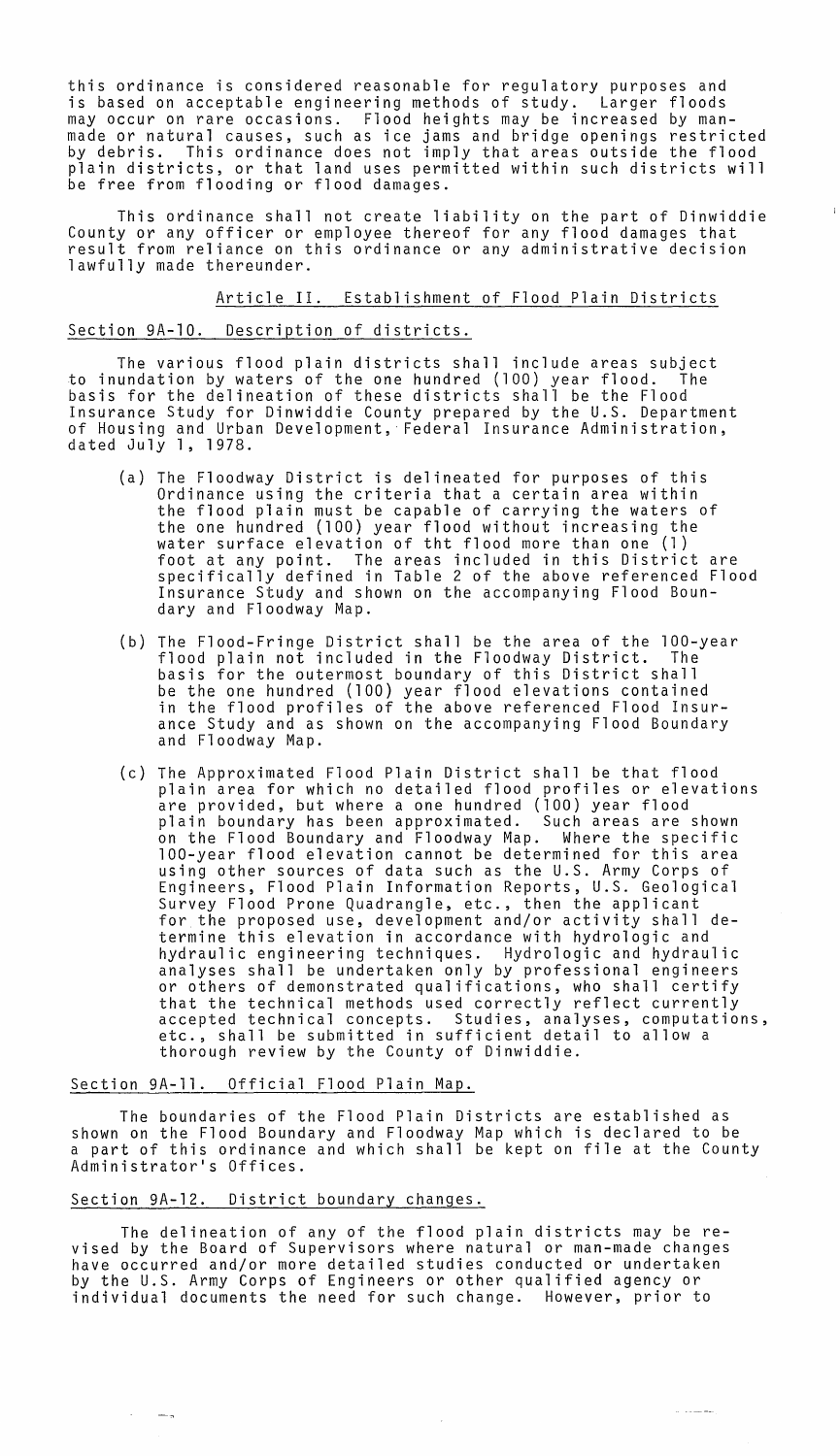any such change, approval must be obtained from the Federal Insurance Administration.

# Section 9A-13. Interpretation of district boundaries.

Initial interpretations of the boundaries of the Flood Plain Districts shall be made by the Director of Planning. Should a dispute arise concerning the boundaries of any of the Districts,<br>the Board of Supervisors shall make the necessary determination. The the Board of'Supervisors shall make the necessary determination. The person questioning or contesting the location of the district boundary shall be given a reasonable opportunity to present this case to the Board of Supervisors and to submit his own technical evidence if he so desires.

Article III. District Provisions

# Section 9A-14. Limitations, generally.

All uses, activities, and developments occurring within any flood plain district shall be undertaken only upon the issuance of a zoning permit, building permit and an erosion and sedimentation control permit. Such development shall be undertaken only in strict compliance with the provisions of this ordinance and with all other esmprishes nion one provisions of only ordinance and mish arrow the<br>applicable codes and ordinances such as the Virginia Uniform Statewide<br>Building Official and/on Blanning Dineston shall nequine all applications Building Code. Prior to the issurance of any such permit, the Buil-<br>ding Official and/or Planning Director shall require all applications to include compliance with all applicable State and Federal laws.

Under no circumstances shall any use, activity, and/or development adversely affect the capacity of the channels of floodways of any watercdurse, drainage ditch, or any other drainage facility or system.

Prior to any proposed alteration or relocation of any channels or floodways of any watercourse, stream, etc. within Dinwiddie County, approval shall be obtained from the State Water Control Board. Further, notification of the proposal shall be given to all affected adjacent municipalities. Copies of such notifications shall be forwarded to the State Water Control Board, the State Department of Intergovernmental Affairs, and the Federal Insurance Administration.

In the Flood Plain District (Floodway, Flood-Fringe and Approximated Flood Plain Districts) the development and/or use of land shall be permitted in accordance with the regulations of this ordinance provided that all such uses, activities, and/or development shall be undettaken in strict compliance with the floodproofing and related provisions contained in the Virginia Uniform Statewide Building Code and all other applicable codes and ordinances.

In addition, in the Floodway District no development shall be permitted except where the effect of such development on flood heights is fully offset by accompanying improvements which have been approved by all appropriate local and/or State authorities as required above.

The placement of any mobile home, within the Flood Plain District, is specifically prohibited.

In regard to design criteria for utilities and facilities see Chapter 15 of the Dinwiddie County Code.

## Section 9A-15. Permitted activities.

In the Flood Plain District the following activities are permitted provided that they are in compliance with the provisions of this ordinance and are not prohibited by any other ordinance and provided that they do not require structures, fill, or storage of materials and equipment.

- (a) Agricultural uses such as general farming, pasture, grazing, outdoor plant nurseries, horticulture, truck farming, forestry, sod farming, and wild crop harvesting.
- (b) Public and private recreational uses and activities such as parks, day camps, picnic grounds, golf courses, boat launching, and swimming areas, hiking, and horseback riding trails, wildlife and nature preserves, game farms, fish hatcheries, trap and skeet game ranges, and hunting and fishing areas.

 $\bigcup$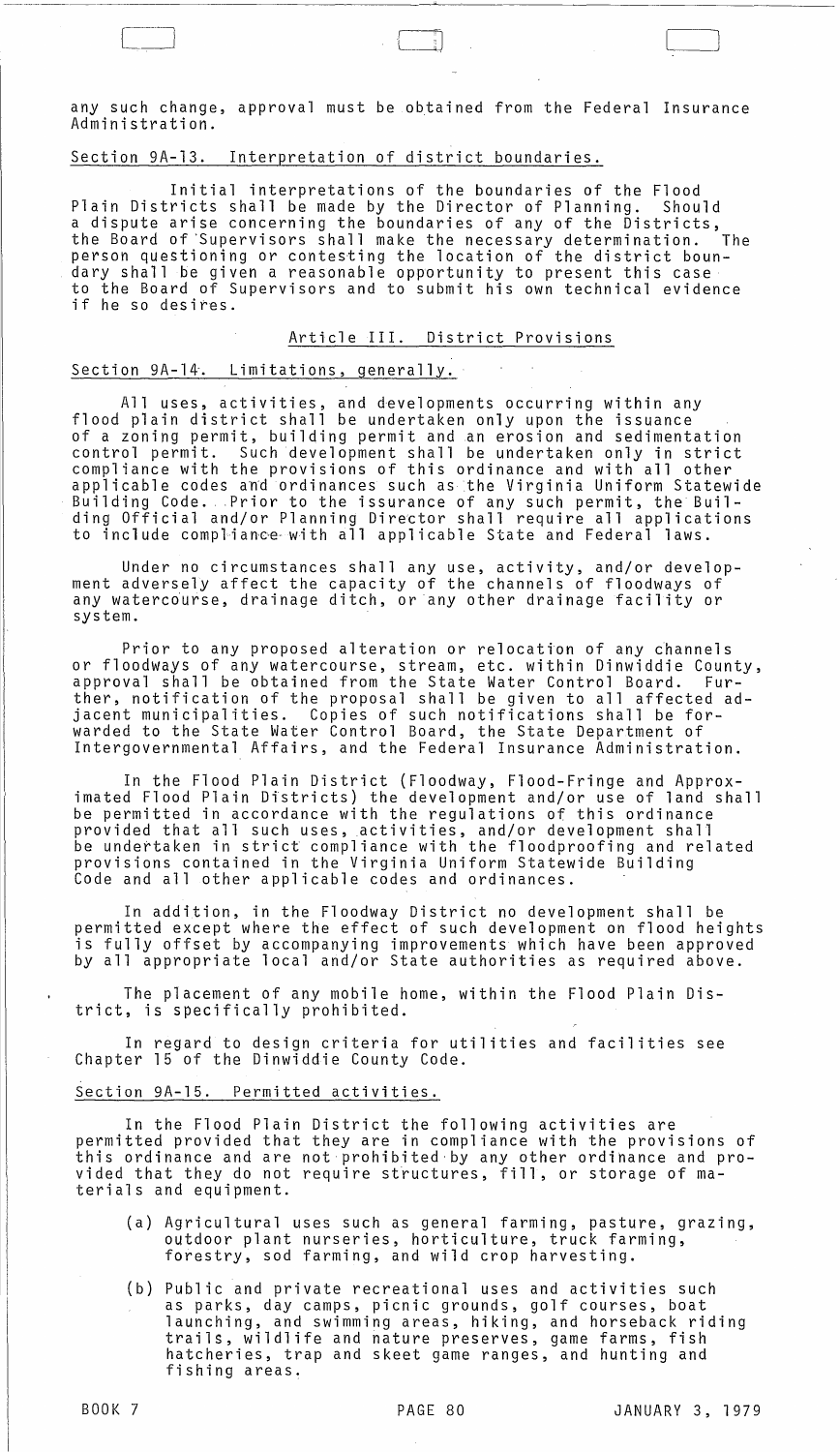(c) Accessory residential uses such as yard areas, gardens, play area, and pervious parking and loading areas, airport landing strips, etc.

# Section 9A-16. Activities permitted by condition use.

The following activities may be permitted provided that they are in compliance with the provisions of this ordinance and are not prohibited by any other Ordinance:

- ( a ) Structures, except for mobile homes, accessory to the
- (b) Utilities and public facilities and improvements such as uses and activities in Section A above.
- railroads, streets, bridges, trasmission lines, pipe lines, water and sewage treatment plants, and other similar or related uses.
- ( c ) Water-related uses and activities such as marinas, docks, wharves, piers, etc.
- ( d ) Extraction of sand, gravel, and other materials.
- (e) Temporary uses such as circuses, carnivals, and similar activities. For the review procedure involving issuance of a conditional use permit see Section 17-93 of the Dinwiddie County Code.

# Article IV. Non-Conforming Uses

## Section 9A-17. Continuation, generally.

A structure or use of a structure or premises which lawfully existed before the enactment of these provisions, but which is not in conformity with these provisions, may be continued subject to the following conditions:

- (a) Existing structures and/or uses located in the Floodway District shall not be expanded or enlarged.
- (b) The modification, alteration, repair, reconstruction or improvement of any kind to a structure and/or use, shall be undertaken only in full compliance with the provisions of the Virginia Uniform Statewide Building Code.
- (c) Uses of adjuncts thereof which are, or become, nuisances shall not be permitted to continue.
- (d) If any nonconforming use (structure or activity) is discontinued for a period exceeding two (2) years after the enactment of this ordinance, it shall be deemed abandoned and any subsequent use shall conform to the requirements of this chapter.
- (e) If a non-conforming use (structure or activity) is changed to a more limited con-conforming use, such use may not revert back to the prior use or uses.

Article V. Special Exceptions

# Section 9A-18. Appeals.

Whenever any person is aggrieved by a decision of the Planning Director with respect to the provisions of this ordinance, it is the right of tht person to appeal to the Board of Supervisors for a special exception. Such appeal must be filed, in writing within thrity (30) days after the determination by the Planning Director. Upon receipt of such an appeal, the Board of Supervisors shall set a time and place for the purpose of hearing the appeal, which shall be not less then ten (10) nor more than thrity (30) days from the date of the receipt of the appeal. Notice of the time and place of the hearing of the appeal shall be given to all parties at which time they may appear and be heard. The determination by the Board of Supervisors shall be final in all cases.

### Section 9A-19. Review criteria.

 $\sim 10^{-11}$ 

 $\mathcal{C}^{\text{max}}_{\text{max}}$  and  $\mathcal{C}^{\text{max}}_{\text{max}}$ 

 $\sim$ 

In passing upon applications for Special Exceptions, the Board of Supervisors shall satisfy the following factors:

 $\label{eq:2.1} \frac{1}{\sqrt{2}}\sum_{i=1}^n\frac{1}{\sqrt{2}}\left(\frac{1}{\sqrt{2}}\right)^2\left(\frac{1}{\sqrt{2}}\right)^2\left(\frac{1}{\sqrt{2}}\right)^2.$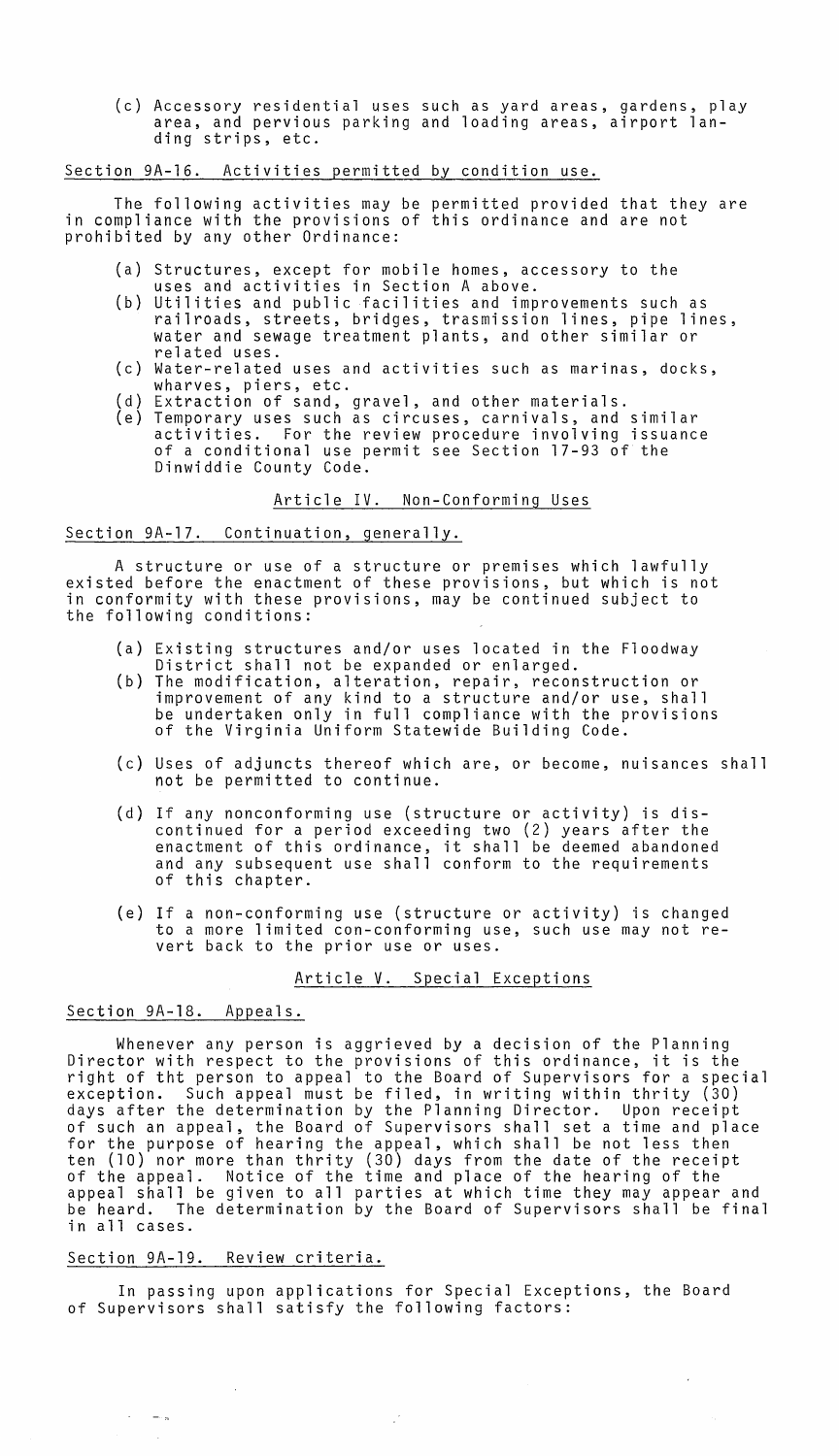(a) The danger of life and property due to increased flood heights or velocities caused by encroachments. No special exception shall be granted for any proposed use, development, or activity within the F100dway District that will cause any increase in flood levels during the one hundred (100) year<br>flood.

LJ

- (b) The danger that materials may be swept on to other lands or downstream to the injury of others.
- (c) The proposed water supply and sanitation systems and the ability of these systems to prevent disease, contamination, and unsanitary conditions.
- (d) The susceptibility of the proposed facility and its contents to flood damage and the effect of such damage on the individual owners.
- (e) The importance of the services provided by the proposed facility to the community.
- (f) The requirements of the facility for a waterfront location.
- (g) The availability of alternative locations not subject to flooding for the proposed use.
- (h) The compatibility of the proposed use with existing development and development anticipated in the forseeab1e future.
- (i) The relationship of the proposed use to the comprehensive plan and flood plain management program for the area.
- (j) The safety of access to the property, in time of flood, for ordinary and emergency vehicles.
- (k) The expected heights, velocity, duration, rate of rise, and sediment transport of the flood waters expected at the site.
- (1) Such other factors which are relevant to the purposes of this Ordinance.

The Board of Supervisors may refer any application and accompanying documentation pertaining to any request for a special exception to any engineer or other qualified peron or agency for technical assistance in evaluating the proposed project in relation to flood heights and velocities, and the adequacy of the plans for protection and other related matters.

Special exceptions shall only be issued after the Board of Supervisors has determined that the special exception will be the minimum relief to any hardship.

# Section 9A-20. Findings.

The Board of Supervisors shall notify the applicant for special exception in writing, that the issurance of a special exception to construct a structure below the one-hundred (100) year flood elevation (a) increases risks to the life and property, and (b) will result in increased premium rates for flood insurance.

A record of the above notification as well as all special exception actions, including jus.tification for their issuance, shall be maintained and any special exceptions which are issued shall be noted in the annual report submitted to the Federal Insurance Administrator.

In all other respects, said Ordinance is reordained in its entirety. . .. .~'. '"

IN RE: .IPUBLIC HEARING~-A-78-8--AMENDMENT TO SUBDIVISION ORDINANCE-- FLOOD PRONE AREAS

This being the time and place as advertised in the Progress-Index on Wednesday, December 20, 1978 and Wednesday, December 27, 1978 for the Dinwiddie County Board of Supervisors to conduct a public hearing to consider for adoption an ordinance amending the subdivision ordinance of Dinwiddie County, Virginia, by providing for design criteria for utilities and facilities in flood prone areas.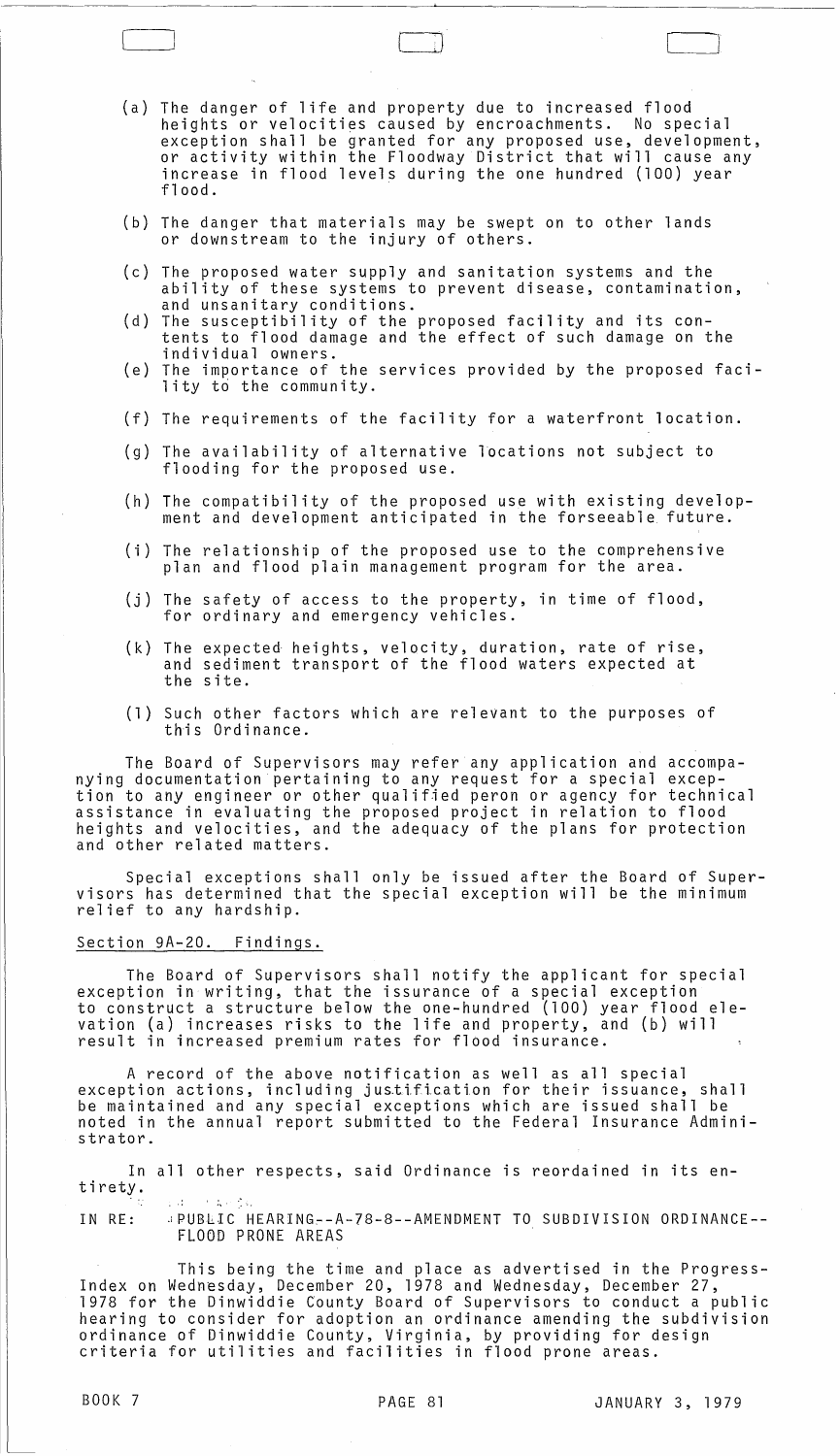The Director of Planning explained the content of this pro-<br>dment and its relation to the flood plain ordinance. The posed amendment and its relation to the flood plain ordinance. Planning Commission recommended its adoption.

No one appeared in support or opposition to this amendment.

Upon motion of Mr. Clay, seconded by Mr. Hargrave, Mr. Clay, Mr. Hargrave, Mr. Hodnett, Mr. Leftwich voting "aye",

BE IT ORDAINED by the Board of Supervisors of Dinwiddie County, Virginia, that the Dinwiddie County Code, as adopted April 1, 1970 and as heretofore amended be further amended as follows:

- 1. add to Section 15-6. Advertising standards.
	- (c) Lands subject to periodic inundation by floodwater of the one in one-hundred year storm as determined by the Flood Insurance Study prepared by the U.S. Department of HUD, Federal Insurance Administration, dated July 1978.
- 2. add to Section 15-23. Preliminary plat Generally; contents.
	- (j) All lands found within the floodplain as determined by the Flood Insurance Study for Dinwiddie County prepared by the U.S. Department of Housing and Urban Development, Federal Insurance Administration, dated July 1978.

# 3. add to Section 15-31. Land subject to flooding.

All new or replacement sanitary sewer facilities, and private package sewage treatment plants (including all pumping stations and collector systems) shall be designed to minimize or eliminate infiltration of flood waters into the systems and discharges from the systems into the flood waters. In addition, they should be located and constructed to minimize or eliminate flood damage and impairment.

All new or replacement water facilities shall be designed to minimize or eliminate infiltration of flood waters into the system, and be located and constructed to minimize or eliminate flood damages.

All utilities such as gas lines, electrical and telephone systems, being placed in flood-prone areas should be located, elevated (where possible) and constructed to minimize the chance of impairment during a flooding occurrence.

Streets and sidewalks should be designed to minimize their poten-<br>tial for increasing and aggravating the levels of flood flow. Drainage openings shall be required to sufficiently discharge flood flows without unduly increasing flood heights.

All storm drainage facilities shall be designed to convey the flow of surface waters without damage to persons or property. The system shall insure drainage away from buildings and on-site waste disposal sites. The Board of Supervisors may require a primary underground system to accommodate frequent floods and a secondary surface system to accommodate larger, less frequent floods. Drainage plans shall be consistent with local and regional drainage plans. The facilities shall be designed to prevent the discharge of excess rundff onto adjacent properties.

In all other respects said Subdivision Ordinance is readopted in its entirety.

#### IN RE: REASSESSMENT REPORT

 $\alpha\in\mathbb{R}^d$  , where  $\alpha$ 

 $\sim$ 

 $^{\circ}$  Mr. W.E. Bolte, Commissioner of Revenue, appeared before the Board to present a brief report on the progress of the general reassessment. He stated that 873 parcels have been appraised as of January 1, 1979 and the second appraiser is to begin work, January 21, 1979.

IN RE: DESIGNATION OF APPRAISERS AS TEMPORARY EMPLOYEES

Upon motion of Mr. Hargrave, seconded by Mr. Hodnett, Mr. Hargrave, Mr. Hodnett, Mr. Clay, Mr. Leftwich voting "aye", the following resolution was adopted:

 $\mathcal{L} = \mathcal{L}$ 

 $\epsilon_{\rm{max}}=2.5$  and

 $\mathcal{M}_{\rm{maxmax}}$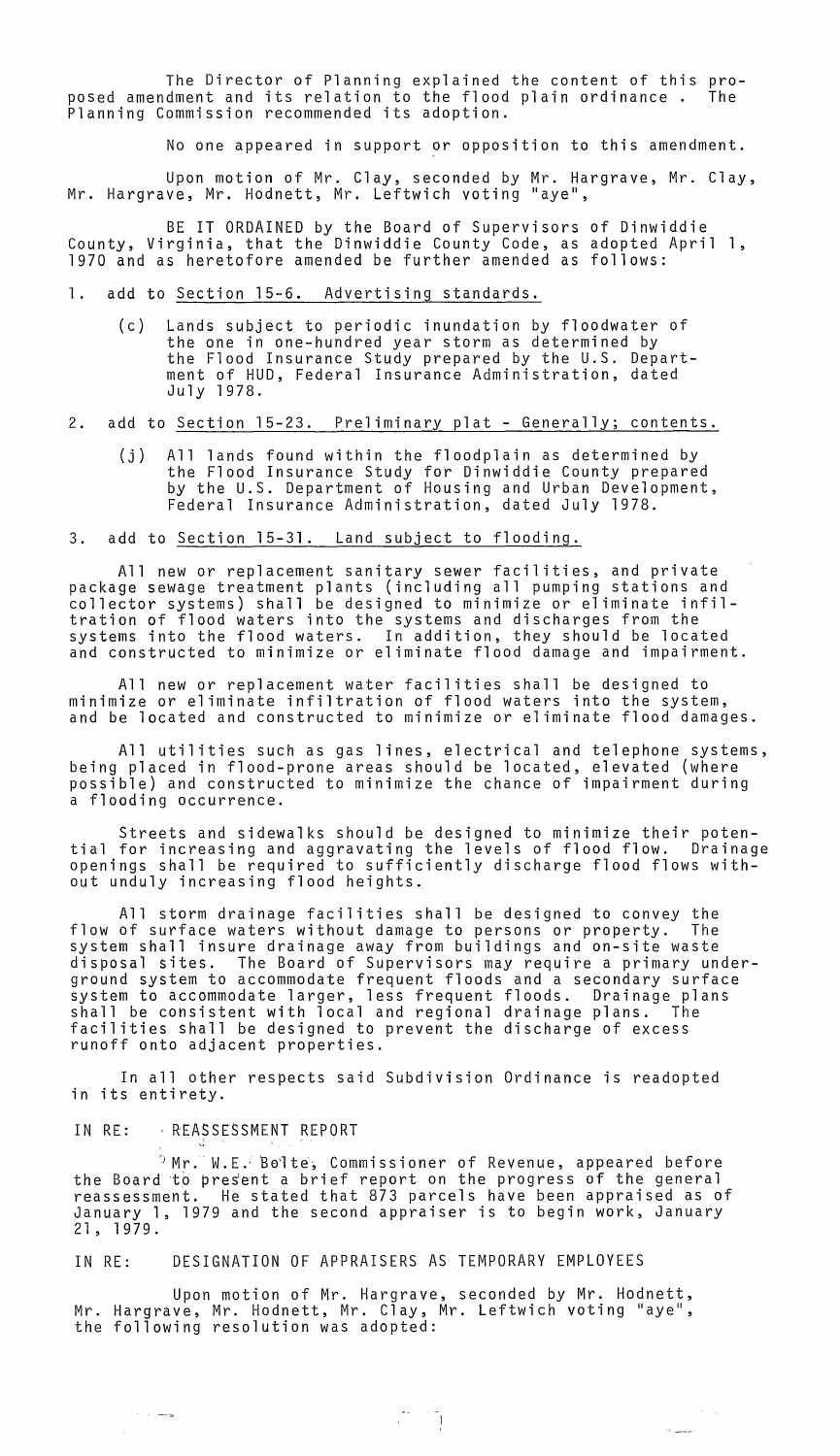WHEREAS, at its regular scheduled Board meeting on June 21, 1978, Mr. Fred Forberg of the Department of Taxation proposed to perform the 1979 Reassessment for Dinwiddie County at a cost of \$41,200; and

CJ [

WHEREAS, this \$41,200 was to be paid directly to the Department of Taxation with the Department of Taxation paying the appraisers ' salaries and expenses; and

WHEREAS, Mr. Forberg stated that an official contract could not be executed until August of 1978, regarding Dinwiddie County's reassessment; and

WHEREAS, during the first week of October, 1978, Mr. Forberg advised the County that he could not execute a contract until after January 1, 1979; and

WHEREAS, Mr. Forberg requested that the County pay directly the appraisers until January 1, 1979, at which time the Department of Taxation would pick up the appraisers' salaries and expenses; and

WHEREAS, Mr. Forberg has advised the County that the Department of Taxation does not intend to pick up the appraisers ' salaries and expenses on January 1 as previously stated; and

WHEREAS, Mr. Forberg has requested the County continue paying the appraisers' salaries and expenses directly;

NOW THEREFORE BE IT RESOLVED that the Board of Supervisors of Dinwiddie County, Virginia hereby agrees to continue paying the two appraisers directly; and

BE IT FURTHER RESOLVED that the Board of Supervisors of Dinwiddie County, Virginia classifies the two appraisers as temporary employees.

IN RE: TREASURER

Mr. F.E. Jones presented his report for the month of Decem-<br>ber, 1978. Mr. Jones advised the Board that pre-printed applications Mr. Jones advised the Board that pre-printed applications for county tags were enclosed in all the state income tax packages mailed out with instructions to be returned when county tags were purchased. He stated that this was a pilot program and requested that the press publicize their efforts.

IN RE: AUTHORIZATION TO SIGN DEED CONVEYING UNION CAMP COR-PORATION PROPERTY

Upon motion of Mr. Hodnett, seconded by Mr. Hargrave, Mr. Hodnett, Mr. Hargrave, Mr. Clay, Mr. Leftwich voting "aye",

BE IT RESOLVED by the Board of Supervisors of Dinwiddie County, Virginia that the Vice-Chairman be authorized to sign the deed between the County of Dinwiddie and Union Camp Corporation conveying 13.08 acres to Dinwiddie County at a cost of \$6,533.00.

IN RE: BUILDING INSPECTOR

Mr. James L. Blaha presented his report for the month of December, 1978.

IN RE: DOG WARDEN

Mr. L.A. Brooks, Deputy Dog Warden, presented his report for the month of December, 1978.

IN RE: TRANSFER OF FUNDS FROM GENERAL FUND TO DOG FUND

Upon motion of Mr. Hargrave, seconded by Mr. Hodnett, Mr. Hargrave, Mr. Hodnett, Mr: Clay, Mr. Leftwich, voting "aye"

BE IT RESOLVED by the Board of Supervisors of Dinwiddie

 $\int$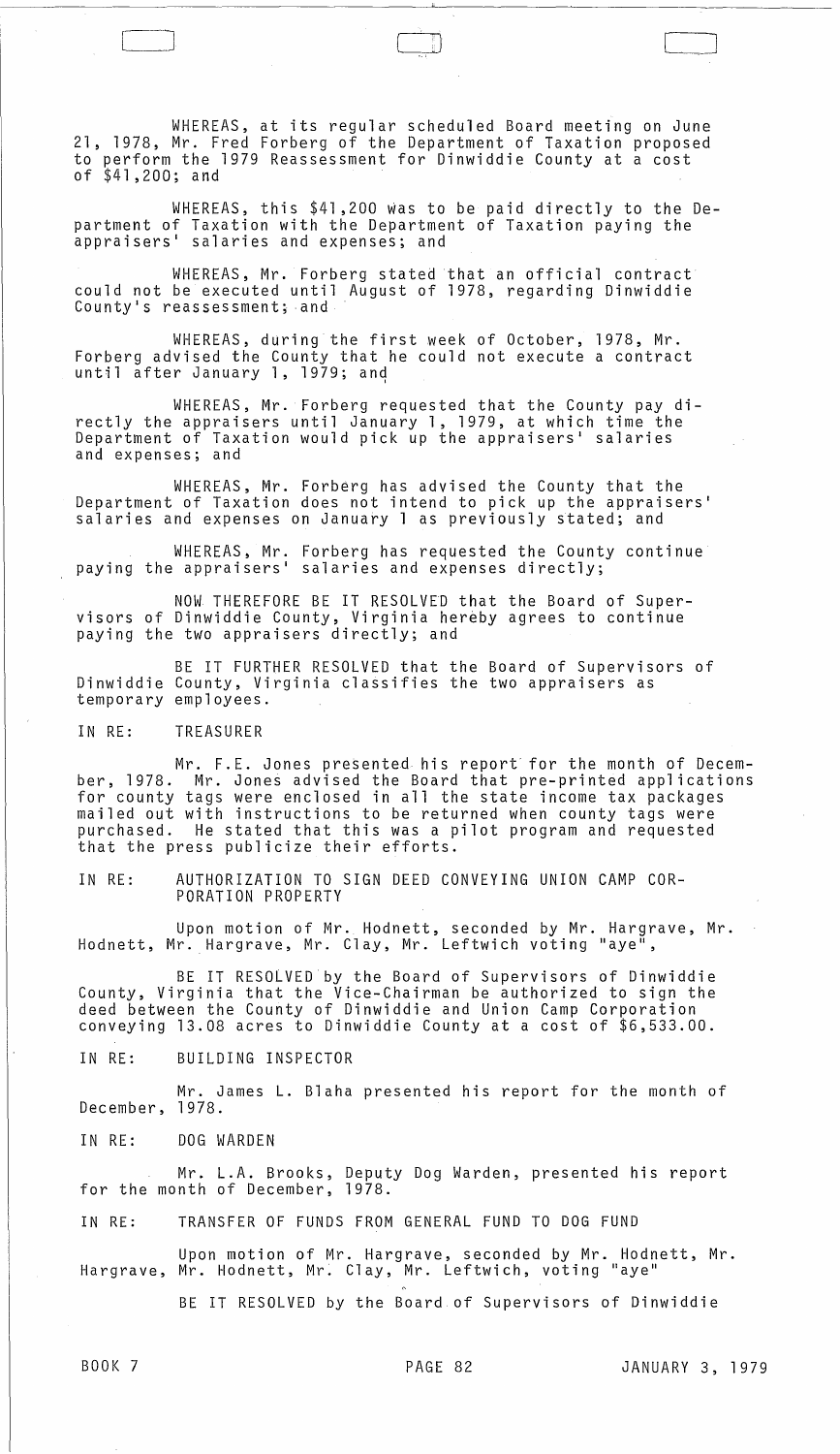County, Virginia that \$2500.00 be transferred from the General Fund to the Dog Fund to cover payroll and expenses through the months of January and February, 1979.

IN RE: DIRECTOR OF SOCIAL SERVICES

Mrs. King B. Talley appeared before the Board to answer any questions they might have. She stated that the Food Stamp Program had increased due to the recent changes in regulations and her department was working to stay on top of the requests.

IN RE: SUPERINTENDENT OF SCHOOLS

Dr. R.L. Vaughn appeared before the Board to submit his monthly financial report and answer any questions they might have.

IN RE: VIRGINIA DEPARTMENT OF HIGHWAYS & TRANSPORTATION

Mr. B.C. Medlock, Assistant Resident Engineer, appeared before the Board to answer any questions they might have.

Mr. Hodnett asked tht the stop sign be replaced at the intersection of Sterling Road and Oak Street. He further requested that the Highway Department move towards repairing those roads damaged by the installation of water and sewer, as soon as the work is completed.

Mr. Hargrave asked what steps were going to be taken to improve Route #1 near the home of Clifford Reese after the resurfacing experiment. Mr. Medlock stated that since Route 1 was an experimental project, the Highway Department wanted to study the results of the work very closely before making any changes in that area.

The County Administrator stated that he would be forwarding a letter to the Highway Department very shortly requesting a cost analysis on Bishop Street in the South Dinwiddie Subdivision. The landowners along that street have shown an interest in having the street taken into the secondary system.

Mr. Medlock advised the Board that he had been contacted several times by representatives of the N & W Railroad concerning the problem of dumping at the intersection of Rt. 142 and Rt. 672; however, since it was not on State right of way, the Highway Department did not have the authority to take any corrective action.

IN RE: APPOINTMENTS--JOHNSONGRASS CONTROL COMMITTEE

Upon motion of Mr. Hargrave, seconded by Mr. Hodnett, Mr. Hargrave, Mr. Hodnett, Mr. Leftwich voting "aye", Mr. Clay abstained, Mr. Granville Maitland, Wilson, Virginia; Mr. Max D. Roberts, Rt. 2, Box 135, McKenney, Virginia; and Mr. A.S. Clay, DeWitt, Virginia were appointed to the Johnsongrass Control Committee.

IN RE: DISCUSSION OF PROPOSED COUNTY POLICIES--AUTO ACCIDENTS AND WORKMEN'S COMPENSATION

The County Administrator presented proposed policies dealing with the reporting procedure of auto accident claims and workmen's compensation claims for their consideration.

Mr. Hargrave stated that he would like to see the auto accident policy be distributed to those county offices responsible for county vehicles and claims for their input with the understanding that a policy will be adopted by the Board of Supervisors.

Mr. Hodnett requested that a statement be inserted that if the accident or claim is not reported within the required period<br>of time, the individual might be responsible for payment of the claim.

 $\sqrt{2}$ 

 $\sigma$ 

لأنشيتها كا

The Board agreed and instructed the County Administrator to distribute the auto accident policy and workmen's compensation policy to those county offices responsible for their comments by the January 17, 1979 meeting.

 $\mathcal{O}(\mathcal{O}(\log n))$ 

 $\sim$